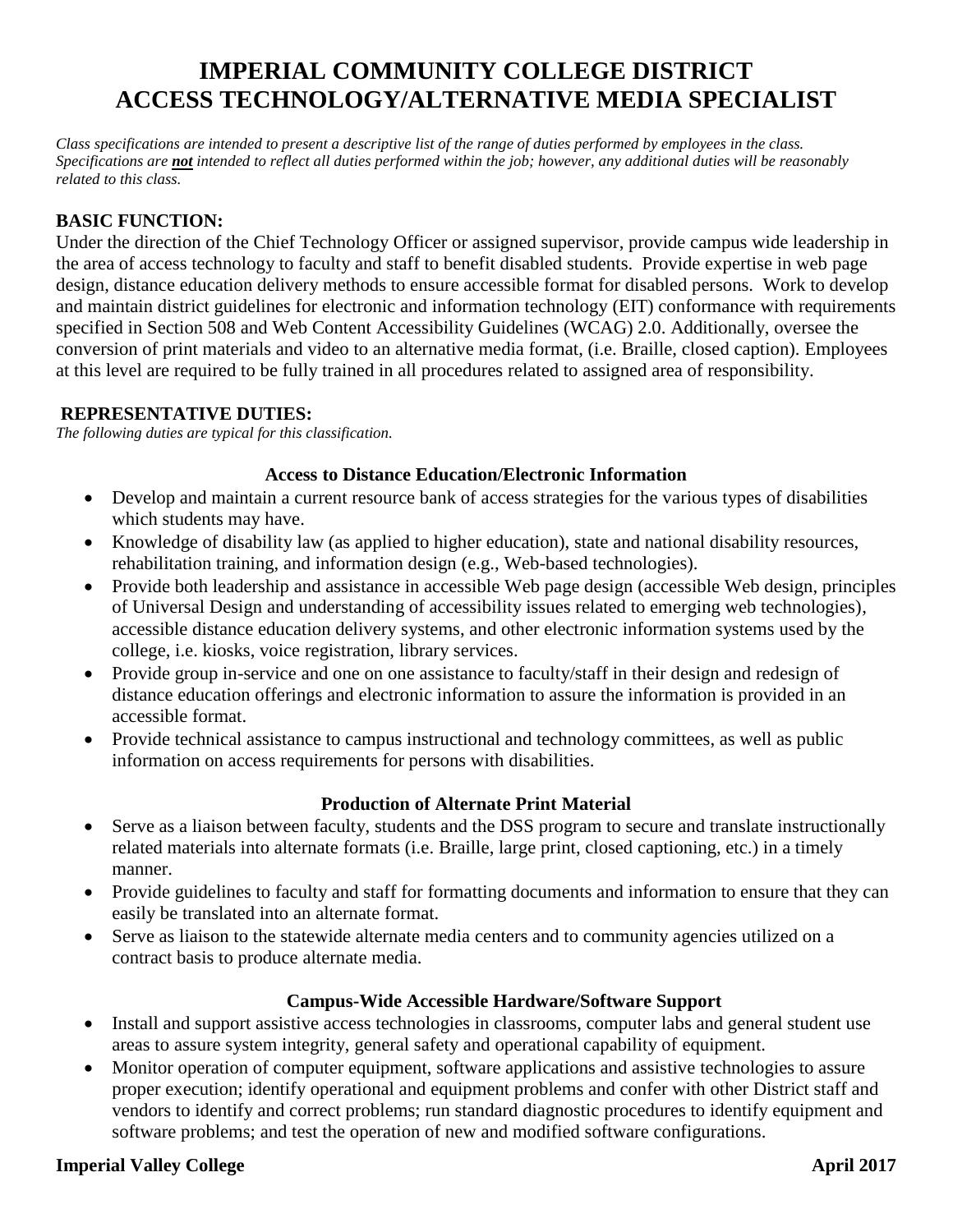- Serve as a technical resource for District employees on the use of assistive technologies; perform analysis and prepare proposals describing benefits and limitations of various assistive technologies, software, and training materials purchase options.
- Maintain knowledge of current trends and developments in access technology.
- Maintain a preventive maintenance schedule for District computer systems and assistive technology equipment.
- Make recommendations on the purchase of computer systems, associated peripherals, software, and assistive technologies.
- Maintain a technical reference library for District assistive technology resources, software and hardware.
- Recruit, select, train and oversee student assistants as appropriate.
- Perform related duties as assigned.

## **KNOWLEDGE AND ABILITIES:**

Knowledge of:

- Access strategies and requirements for various disabilities.
- Alternative media and print formats.
- Current trends and developments in access technology.
- Principles and basic operations of computer systems and peripheral components.
- Basic computer application documentation techniques.
- Distance education development and practices.
- Web page development.
- Web page access strategies for persons with disabilities.
- Operating system and standard application programs employed on a variety of computers, including Windows-based systems and Macintosh systems.
- Concepts of distributed computing and telecommunication.
- Programming languages.
- System requirements and analysis and documentation.
- Techniques and practices in utilizing standard software applications including word processing, database, telecommunications, graphics, internet, e-mail and spreadsheet software.
- Techniques and practices in utilizing assistive technology software and equipment.
- Tools, equipment and methods of repairing computers and related electronic and communications equipment.
- Basic record-keeping techniques.

## **ABILITY TO:**

- Communicate effectively both orally and in writing.
- Establish and maintain effective working relationships with faculty and staff.
- Provide supportive guidance and training to others.
- Plan and organize work to be able to effectively meet timelines.
- Work independently and confidentially.
- Analyze campus-wide access technology needs.
- Produce media and print in alternate formats.
- Read and interpret computer hardware and software installation and maintenance instructions and other detailed and precise written and oral instruction.
- Configure software to appropriate hardware.
- Perform basic diagnostic checks and take appropriate corrective action.
- Design, develop and implement web pages.